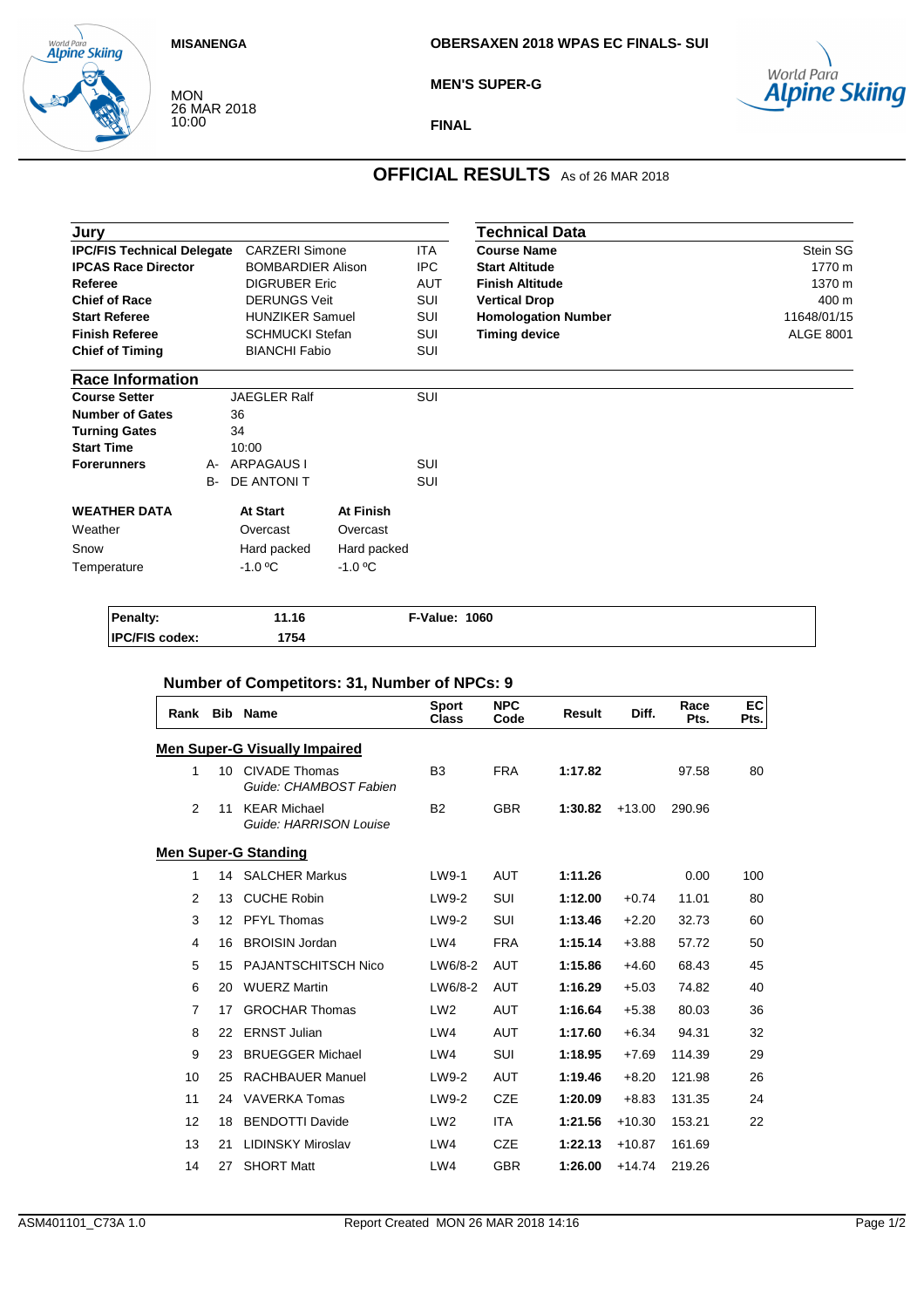MON

10:00



26 MAR 2018

#### **MEN'S SUPER-G**



**FINAL**

## **OFFICIAL RESULTS** As of 26 MAR 2018

|                             |                        | <b>Sport</b><br>Class | <b>NPC</b><br>Code | <b>Result</b> | Diff.    | Race<br>Pts. | EC<br>Pts. |  |  |  |
|-----------------------------|------------------------|-----------------------|--------------------|---------------|----------|--------------|------------|--|--|--|
| <b>Men Super-G Standing</b> |                        |                       |                    |               |          |              |            |  |  |  |
| 29                          | <b>MAZI Remi</b>       | LW6/8-2               | <b>BEL</b>         | 1:26.86       | $+15.60$ | 232.05       |            |  |  |  |
| 19                          | <b>BALCAEN Jasper</b>  | LW9-1                 | <b>BEL</b>         | 1:27.14       | $+15.88$ | 236.22       |            |  |  |  |
| 26                          | <b>CREY Tom</b>        | LW4                   | <b>FRA</b>         | 1:32.73       | $+21.47$ | 319.37       |            |  |  |  |
| <b>Men Super-G Sitting</b>  |                        |                       |                    |               |          |              |            |  |  |  |
| 35                          | <b>KUNZ Christoph</b>  | LW10-1                | SUI                | 1:12.35       |          | 16.21        | 100        |  |  |  |
| 37                          | <b>BAMBOUSEK Pavel</b> | LW12-1                | <b>CZE</b>         | 1:18.74       | $+6.39$  | 111.27       | 80         |  |  |  |
| 33                          | <b>PELIT Murat</b>     | LW11                  | SUI                | 1:19.89       | $+7.54$  | 128.37       | 60         |  |  |  |
| 38                          | <b>WAEFLER Micha</b>   | LW11                  | SUI                | 1:20.31       | $+7.96$  | 134.62       | 50         |  |  |  |
| 31                          | de SILVESTRO Rene      | LW12-1                | <b>ITA</b>         | 1:21.47       | $+9.12$  | 151.87       | 45         |  |  |  |
| 39                          | BRAZ-DAGAND Lou        | LW11                  | <b>FRA</b>         | 1:22.83       | $+10.48$ | 172.10       | 40         |  |  |  |
| 36                          | <b>BEHNKE Bjoern</b>   | LW10-1                | <b>GER</b>         | 1:28.01       | $+15.66$ | 249.16       |            |  |  |  |
|                             |                        | <b>Bib Name</b>       |                    |               |          |              |            |  |  |  |

## 1st Run

| Did not finish           |   |                 |            | (1)            |
|--------------------------|---|-----------------|------------|----------------|
| 40 HILLIER Scott         |   | LW12-1          | GBR        |                |
| Did not start            |   |                 |            | (3)            |
| 28 NILSSON GRASTO Marcus |   | LW5/7-2         | <b>NOR</b> |                |
| 34 PEDERSEN Jesper       |   | LW11            | <b>NOR</b> |                |
| 41 GMUER Stephan         |   | LW11            | SUI        |                |
| <b>Disqualified</b>      |   |                 |            | (1)            |
| 30 KRESS Leander         |   | LW <sub>2</sub> | <b>GER</b> |                |
| <b>Race Statistics</b>   |   |                 |            |                |
| <b>Entered members</b>   |   | 31              |            |                |
| Did not finish           | 1 | 1               |            |                |
| Not permitted to start   |   |                 |            |                |
| Did not start            | 3 | 3               |            |                |
| Disqualified             | 1 | 1               |            | Simone         |
| In the ranking           |   | 26              |            | <b>IPC/FIS</b> |

### **Simone Carzeri # ITA.1754.911 Technical Delegate**

| Legend:    |                               |                      |                              |     |                         |
|------------|-------------------------------|----------------------|------------------------------|-----|-------------------------|
| Diff.      | Time behind ranked            | <b>FIS</b><br>$\sim$ | International Ski Federation | lTn | Intermediate position n |
| <b>NPC</b> | National Paralympic Committee |                      |                              |     |                         |
|            |                               |                      |                              |     |                         |